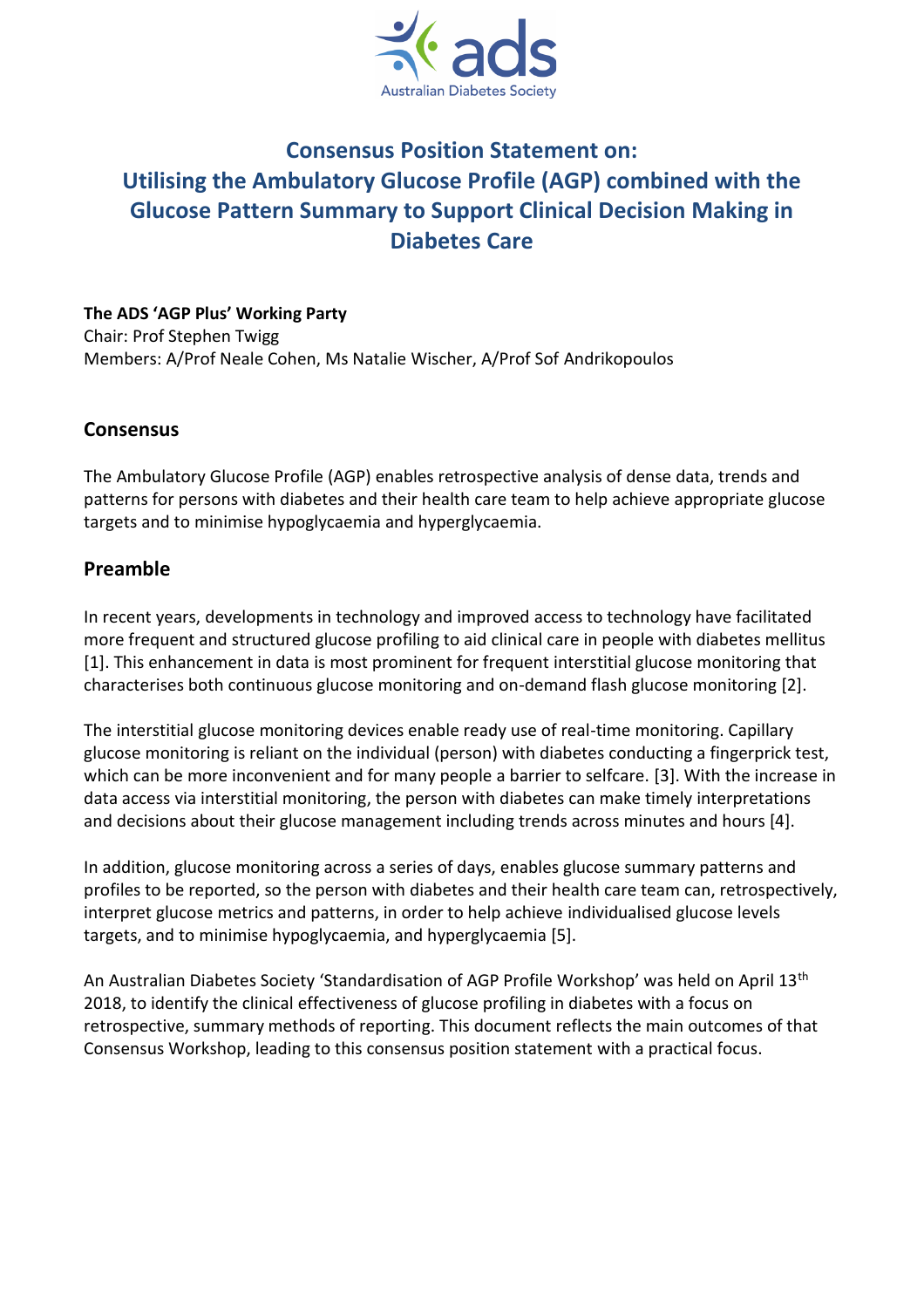

# **Exploring summative Continuous Glucose Monitor (CGM) reporting**

The summary glucose metrics that can be derived from interstitial glucose monitoring can broadly be divided into:

- (i) the Ambulatory Glucose Profile (AGP) [6] and
- (ii) the glucose pattern summary data [7] (AGP Plus).

Each provides metrics that complements the other.

# **(i) The Ambulatory Glucose Profile (AGP)**

The AGP is a concept that was independently formed by Professor Roger Mazze and colleagues in the late 1980s when structured memory blood glucose monitoring was being developed [8]. Subsequently, software was developed that helped to assemble glucose levels into summary graphical format. This software has facilitated the presentation of CGM data to enable rational data interpretation in the clinical context [5, 7].



As shown in Figure 1, the glucose data derived are assembled across 24 hour periods, combining consecutive days' results into the one summary graph. The median line indicates that 50% of readings fall above the line and 50% of the glucose readings fall below the line. In order to reflect variation in data, the 25<sup>th</sup> and 75<sup>th</sup> centiles are included as shaded areas, as are the 5<sup>th</sup> and 95<sup>th</sup> centiles.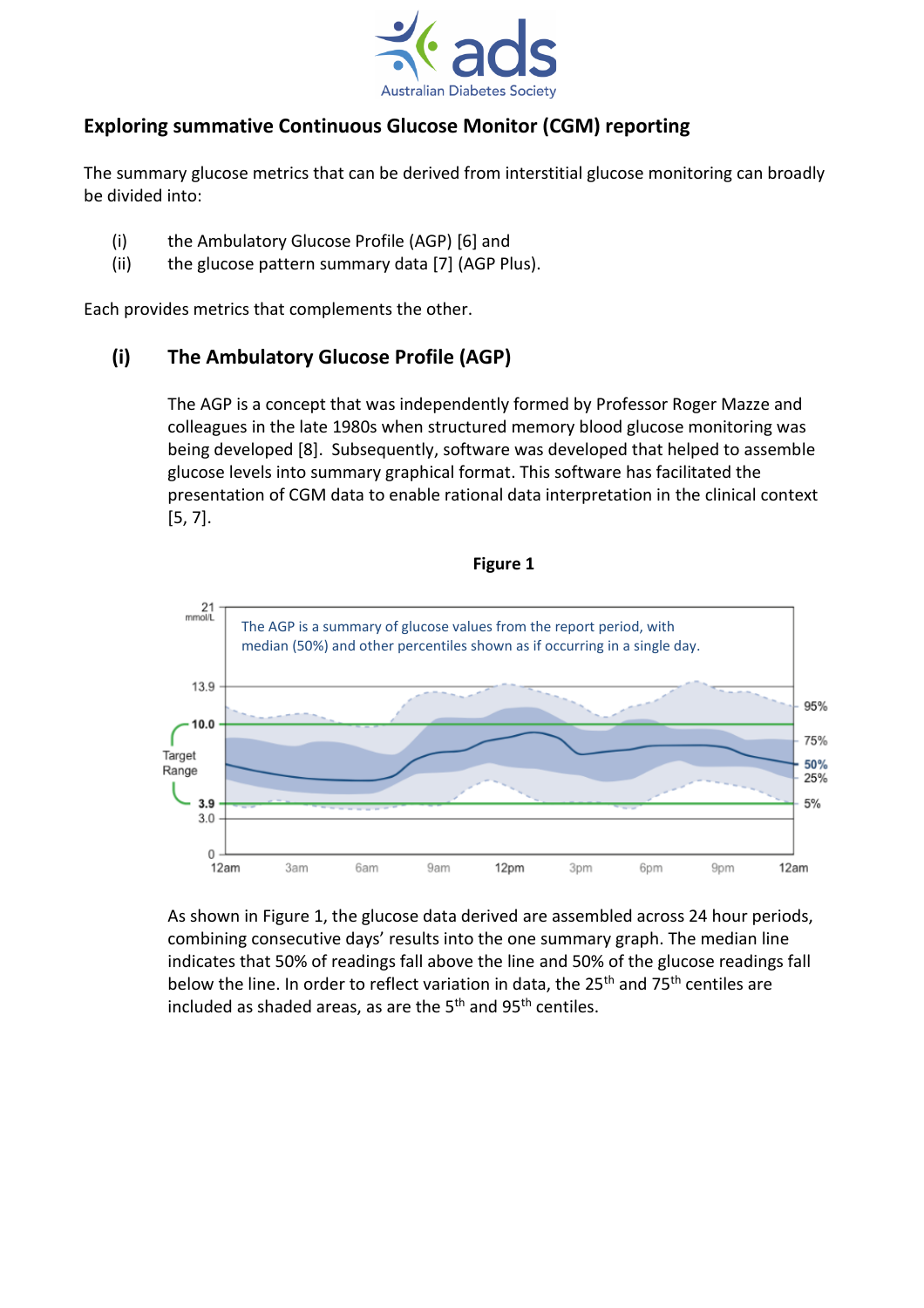

Thus, the AGP provides a graphical representation of data across a series of days, consolidated into one image. Its strengths are in the ease of interpretation of median glucose levels, identifying both hyperglycaemic and hypoglycaemic glucose trends more comprehensively in a 24-hour period, and variability in glucose levels both between and within days [5-7]. Challenges are that: the data generated need to be near-complete to aid interpretation; timing of meals, in particular, may vary between days and thus contribute to variability in and across day summary data; within day variability may be diluted; and that the lowest glucose levels, ie below 5<sup>th</sup> centile, are not shown on the AGP page [6]. Indeed, as described in the next section, a series of metrics including time zones across the day, and viewing the individual day glucose tracing data are needed to appropriately clinically interpret AGP data.

# **(ii) Glucose Summary Data – 'AGP Plus'**

A series of additional summary glucose and related metrics have been derived by international diabetes expert panels and health professional organisations further enhancing the AGP data [1,3,6,10,11]. These include the following components:

- (a) Sensor capture data completeness provides information on the completeness of the reading period across a predefined serial time frame. The aim is for this to have at least 70% of the data captured across the entire 14-day time period [11].
- (b) Low glucose events graph a summary graph indicating the individual hypoglycaemic events, including their timing, duration/time in hypoglycaemia and shape/nadir, adds emphasis to these clinically important events.
- (c) Glucose management indicator (GMI) recent publications have indicated that use of 14 days of continuous glucose monitoring data can provide the glucose management indicator that compares favourably with laboratory based HbA1c values.
- (d) Time in glucose target range (TIR) increasingly this metric is being utilised to reflect whether an individualised target range is being achieved in the glucose measures monitored. The period of monitoring can vary but most commonly a two week timeframe is used. Typically in adults with type 1 diabetes, the range chosen is 3.9-10.0 mmol/L and the % time in range is aimed at 70%, with less than 4% below the target range, and at most the remaining 25% above the target range. Usually, column graphs or pie graphs are utilised to report the time-range data [11].
- (e) % coefficient of variation (CV) and standard deviation (SD) glucose variability data this parameter reflects variability in glucose readings. For people without diabetes the %CV normal range is at, or less than, 25%, and for people with type 1 diabetes, it should be less than 36%.
- (f) Individual day data graph shows day by day tracings of the glucose values, and may include markers of the timing of main meals and exercise events, thus facilitating interrogation of the readings' trace within individual days.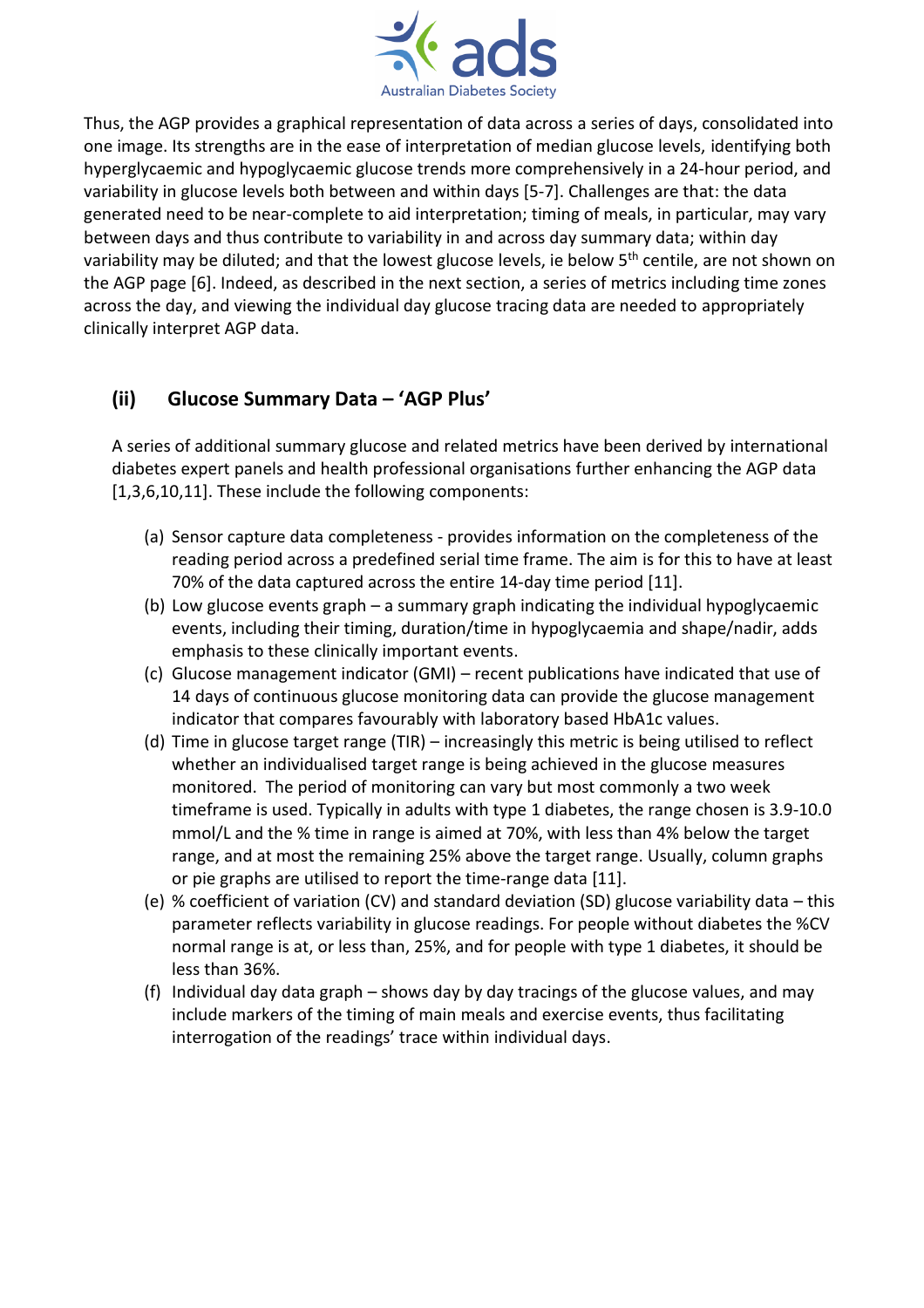

Recently, the International Consensus on Time in Range updated a number of clinical parameters, including time in range, as well as above and below range targets. Figure 2 below shows CGMbased targets for different diabetes populations [11].



**Figure 2**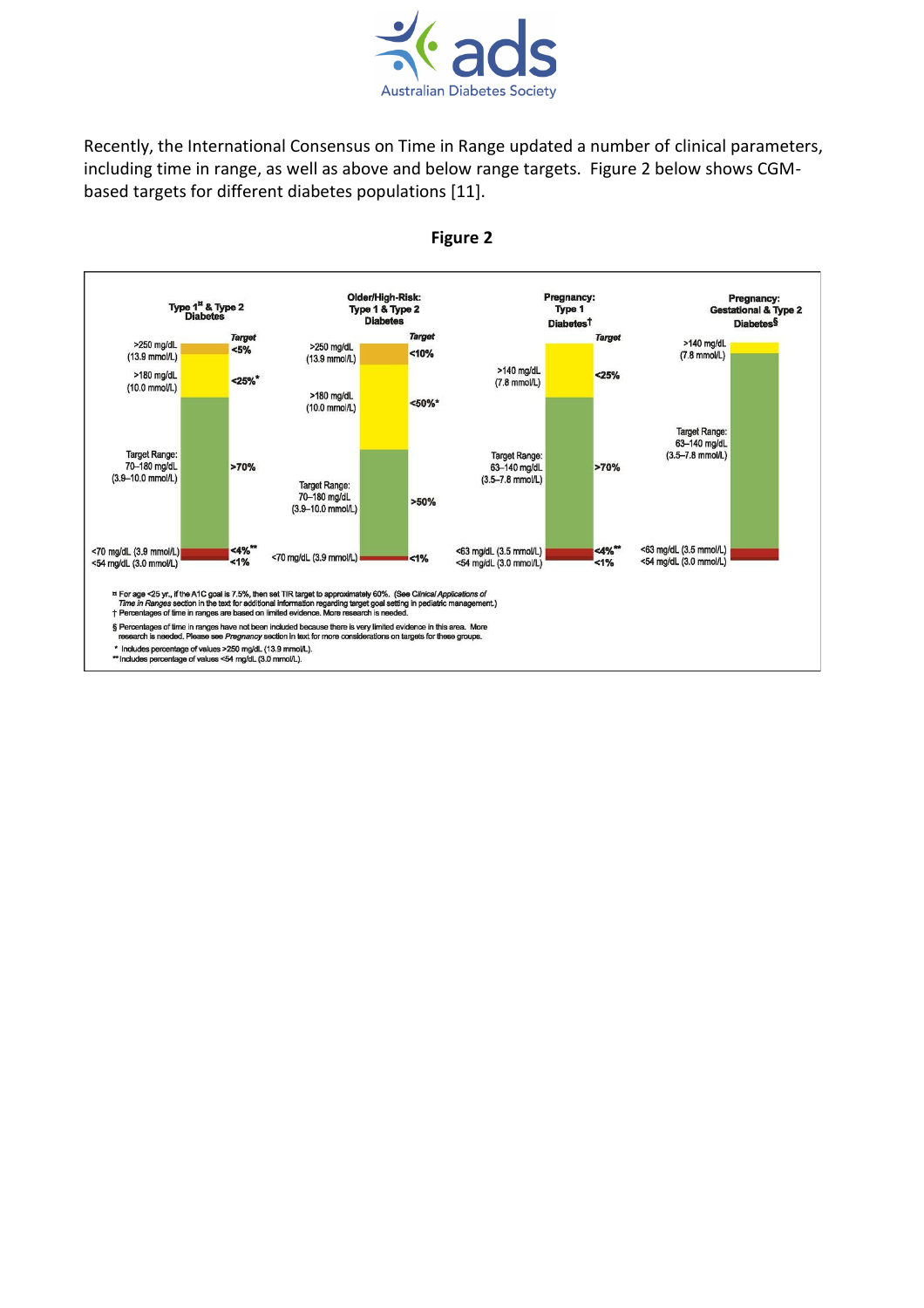

An expert panel of diabetes specialists in Europe [12] developed a step by step approach to assist clinicians in undertaking the analysis of AGP reports in clinical practice (Figure 3)**.** The group supported the view that the AGP can be an effective standard for the analysis of glucose data. The step-by-step approach is expected to improve glycaemic control and may help patients better understand and become more involved in the management of their diabetes.The focus and priority should be prevention and management of hypoglycaemia, including nocturnal.



#### **Figure 3**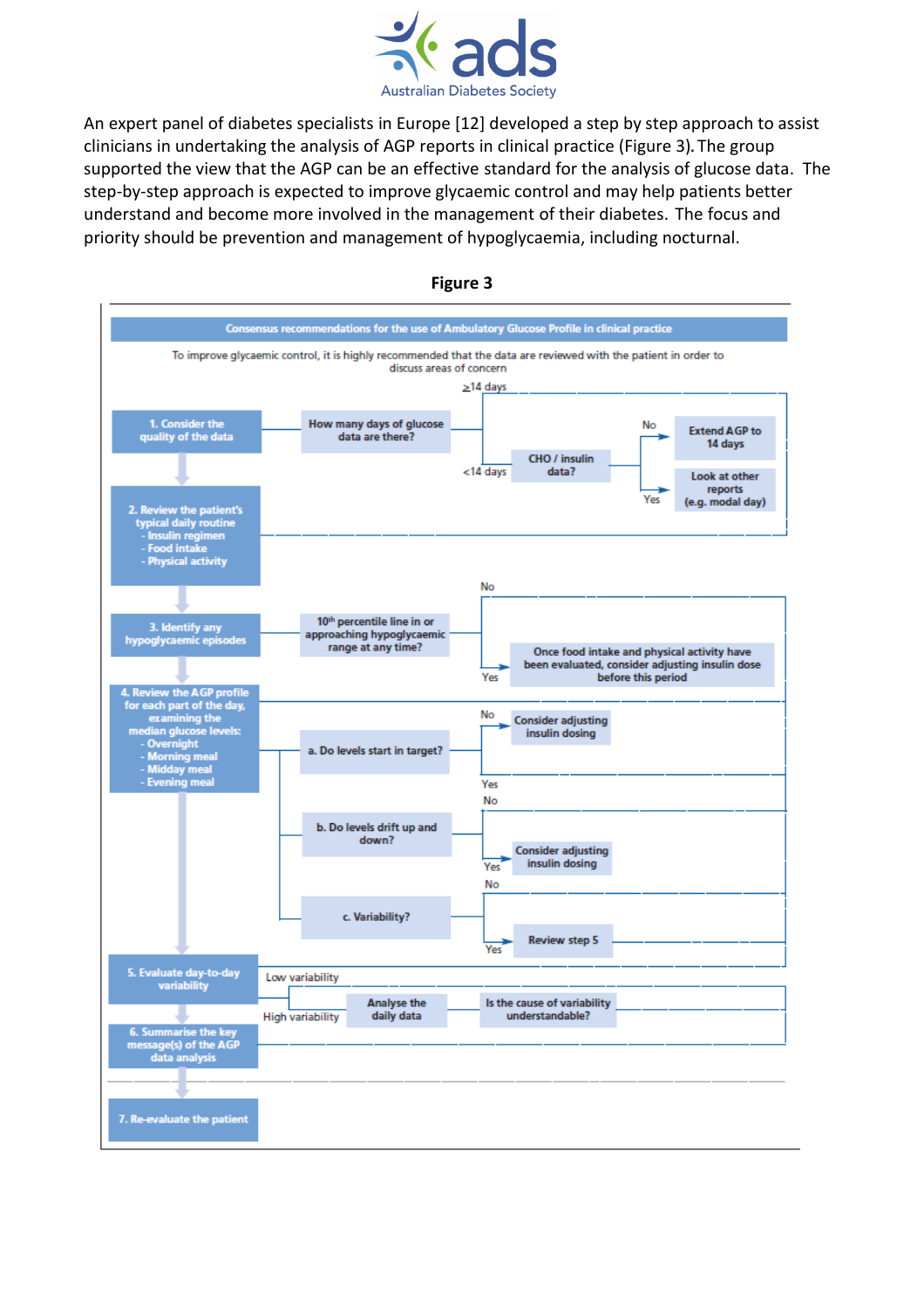

### **RECOMMENDATION:**

## **Minimum CGM data sets for clinical interpretation**

The Australian Diabetes Society recommends that the minimum CGM summary data set for patient summative CGM reporting is the AGP combined with the Glucose Summary Data (a) to (f) inclusive, given above. This combined series of parameters of Summative CGM Reporting is termed here, 'AGP Plus'. The AGP Plus data should be interpreted in the clinical context of the rationale for the particular person with diabetes to be undertaking CGM, and the individualised HbA1c and target glucose range setting.

Structured consensus-based approaches have recently been developed to enhance the education of health care professionals as well as people with diabetes [2,5,10]. This includes education about real time CGM related self-care, and management decisions should take into account the available retrospective data provided in a form of 'AGP Plus'.

While it is beyond the scope of this Consensus Position Statement to provide detailed clinician and patient education for 'AGP Plus', Figure 4 below aids in identification of the key components of this Summative CGM Reporting outlined in this Consensus Statement. It is expected that utilisation of AGP Plus will enhance ease of patient care for both clinicians and people with diabetes.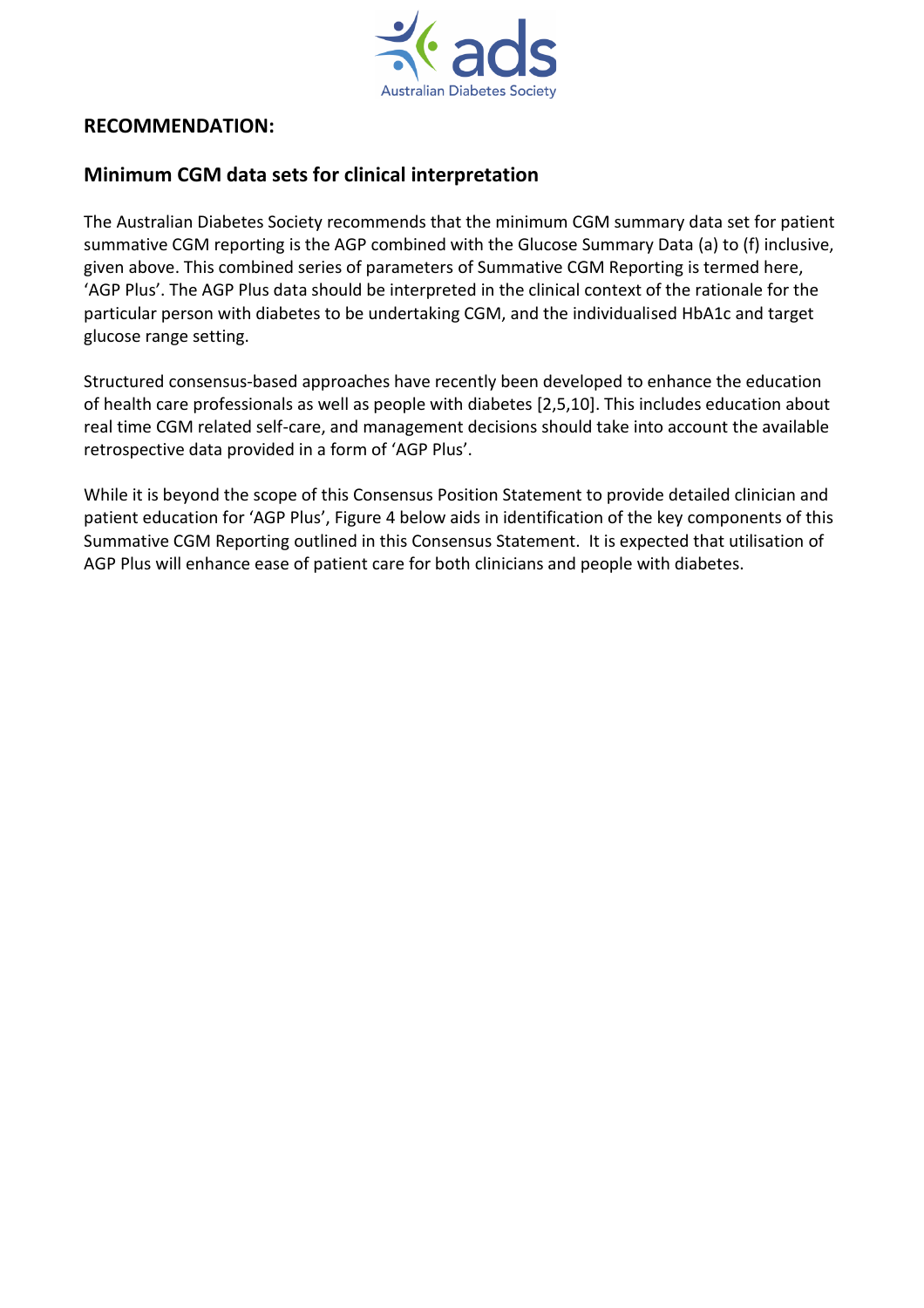

### **Figure 4**

An example of available Glucose Summary Data and the AGP combined (AGP Plus or Summative CGM Reporting). For an explanation of the parameters described, refer to the text.

| <b>GLUCOSE STATISTICS AND TARGETS</b>                                         |                                         |                           | <b>TIME IN RANGES</b>  |                                |                    |
|-------------------------------------------------------------------------------|-----------------------------------------|---------------------------|------------------------|--------------------------------|--------------------|
| December 7, 2019 - December 20, 2019<br>% Time CGM is Active                  | 14 $_{\text{days}}$<br>97%              | 13.9                      | Very High >13.9 mmol/L | $1\%$ (14min)                  |                    |
| Ranges And Targets For                                                        |                                         | Type 1 or Type 2 Diabetes |                        | <b>High</b> 10.1 - 13.9 mmol/L | $18\%$ (4h 19min)  |
| <b>Glucose Ranges</b>                                                         | <b>Targets</b> % of Readings (Time/Day) |                           | 10.0                   |                                |                    |
| Target Range 3.9-10.0 mmol/L                                                  | Greater than 70% (16h 48min)            |                           |                        |                                |                    |
| Below 3.9 mmol/L                                                              | Less than $4\%$ (58 $min$ )             |                           |                        |                                |                    |
| Below 3.0 mmol/L                                                              | Less than $1\%$ (14min)                 |                           |                        | Target Range 3.9-10.0 mmol/L   | $78\%$ (18h 43min) |
| Above 10.0 mmol/L                                                             | Less than $25%$ (6h)                    |                           |                        |                                |                    |
| Above 13.9 mmol/L                                                             | Less than 5% (1h 12min)                 |                           |                        |                                |                    |
| Each 5% increase in time in range (3.9-10.0 mmol/L) is clinically beneficial. |                                         |                           |                        |                                |                    |
| <b>Average Glucose</b>                                                        |                                         | $7.8$ mmol/L              |                        | <b>Low</b> $3.0 - 3.8$ mmol/L  | $3\%$ (43min)      |
| <b>Glucose Management Indicator (GMI)</b>                                     |                                         | 6.7%                      |                        | Very Low <3.0 mmol/l           | $0\%$ (0min)       |
| <b>Glucose Variability</b>                                                    |                                         | 31.6%                     |                        |                                |                    |

Defined as percent coefficient of variation (%CV); target ≤36%

#### **AMBULATORY GLUCOSE PROFILE (AGP)**

AGP is a summary of glucose values from the report period, with median (50%) and other percentiles shown as if occurring in a single day.



#### **DAILY GLUCOSE PROFILES**

Each daily profile represents a midnight to midnight period with the date displayed in the upper left corner.



Source: Battelino, Tadej, et al. "Clinical Targets for Continuous Glucose Monitoring Data Interpretation: Recommendations From the International Consensus on Time in Range." Diabetes Care, American Diabetes Association, 7 June 2019, https://doi.org/10.2337/dci19-0028

### Declarations of conflict/potential conflict of interest:

Stephen Twigg is the Academic Chair and Neale Cohen is a member of the Australian National Advisory Board for Abbott Diabetes Care (Freestyle Libre Flash Glucose Monitoring System).